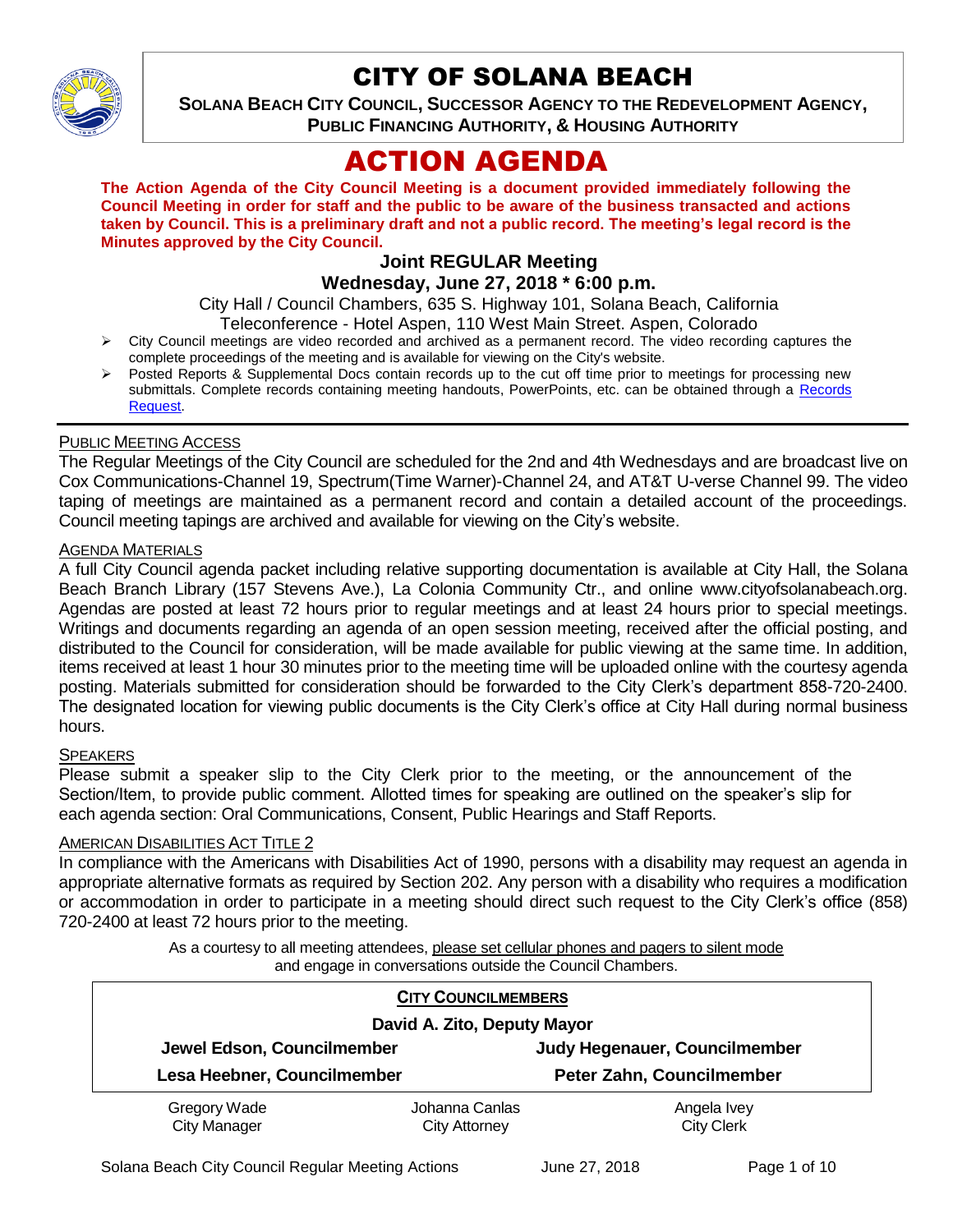#### SPEAKERS:

Please submit your speaker slip to the City Clerk prior to the meeting or the announcement of the Item. Allotted times for speaking are outlined on the speaker's slip for Oral Communications, Consent, Public Hearings and Staff Reports.

#### READING OF ORDINANCES AND RESOLUTIONS:

Pursuant to Solana Beach Municipal Code Section 2.04.460, at the time of introduction or adoption of an ordinance or adoption of a resolution, the same shall not be read in full unless after the reading of the title, further reading is requested by a member of the Council. If any Councilmember so requests, the ordinance or resolution shall be read in full. In the absence of such a request, this section shall constitute a waiver by the council of such reading.

# **CALL TO ORDER AND ROLL CALL:**

**CLOSED SESSION REPORT:** (when applicable)

# **FLAG SALUTE:**

## **APPROVAL OF AGENDA:**

**COUNCIL ACTION: Approved 4/0/1 (Absent: Heebner) adjourning Item C.1. to July 10, 2018 and continuing Item C.5. to July 11, 2018.** 

#### **PROCLAMATIONS/CERTIFICATES:** *Ceremonial*

*None at the posting of this agenda*

**PRESENTATIONS:** Ceremonial items that do not contain in-depth discussion and no action/direction. *None at the posting of this agenda*

## **ORAL COMMUNICATIONS:**

This portion of the agenda provides an opportunity for members of the public to address the City Council on items relating to City business and not appearing on today's agenda by submitting a speaker slip (located on the back table) to the City Clerk. Comments relating to items on this evening's agenda are taken at the time the items are heard. Pursuant to the Brown Act, no action shall be taken by the City Council on public comment items. Council may refer items to the City Manager for placement on a future agenda. The maximum time allotted for each presentation is THREE MINUTES (SBMC 2.04.190). Please be aware of the timer light on the Council Dais.

## **COUNCIL COMMUNITY ANNOUNCEMENTS / COMMENTARY:**

*An opportunity for City Council to make brief announcements or report on their activities. These items are not agendized for official City business with no action or substantive discussion.* 

## **A. CONSENT CALENDAR:** (Action Items) (A.1. - A.9.)

Items listed on the Consent Calendar are to be acted in a single action of the City Council unless pulled for discussion. Any member of the public may address the City Council on an item of concern by submitting to the City Clerk a speaker slip (located on the back table) before the Consent Calendar is addressed. Those items removed from the Consent Calendar by a member of the Council will be trailed to the end of the agenda, while Consent Calendar items removed by the public will be discussed immediately after approval of the Consent Calendar.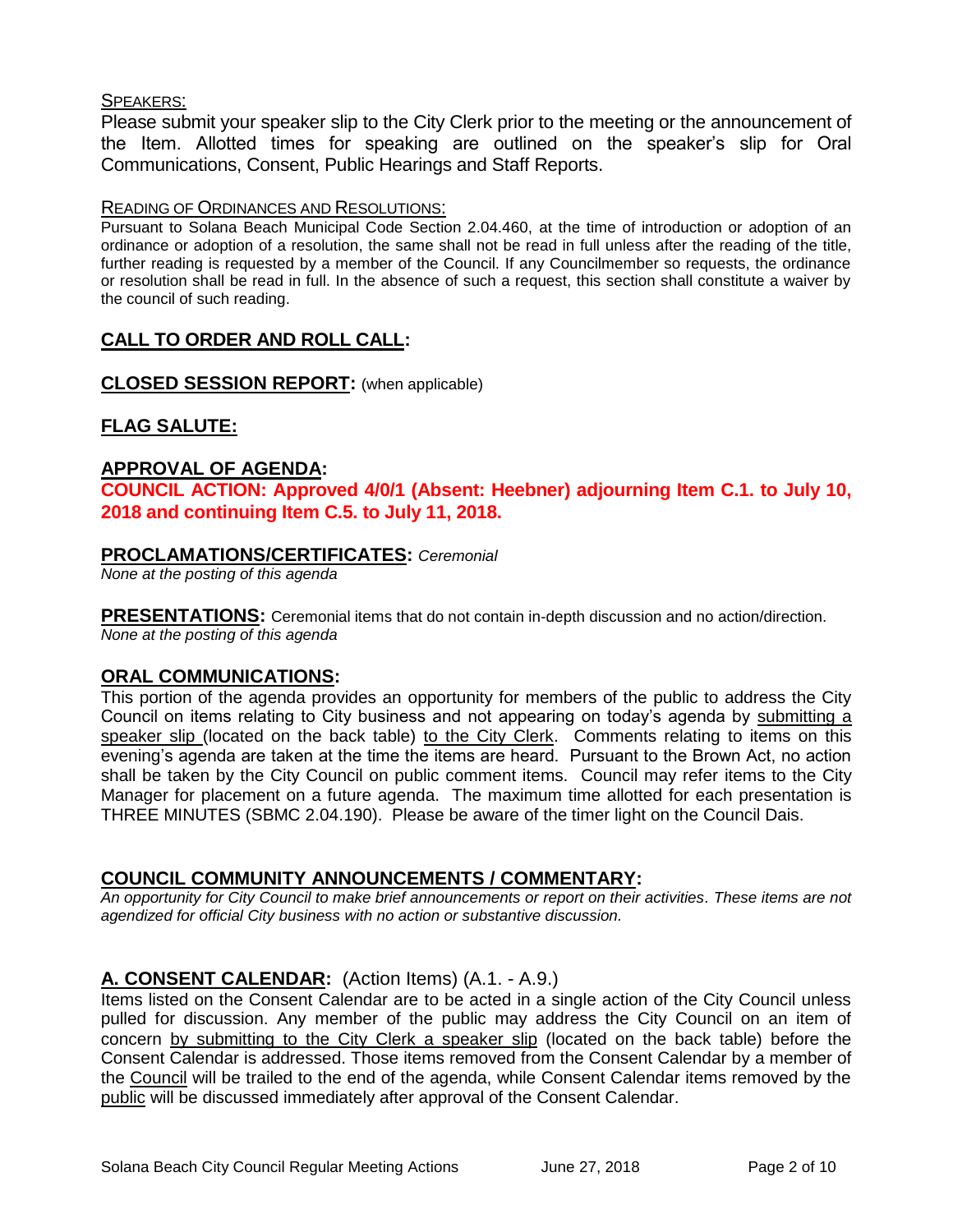#### **A.1. Register Of Demands.** (File 0300-30)

Recommendation: That the City Council

1. Ratify the list of demands for May 5–18, 2018.

#### [Item A.1. Report \(click here\)](https://solanabeach.govoffice3.com/vertical/Sites/%7B840804C2-F869-4904-9AE3-720581350CE7%7D/uploads/Item_A.1._Report_(click_here)_-06-27-18.PDF)

*Posted Reports & Supplemental Docs contain records up to the cut off time, prior to the start of the meeting, for processing new submittals. The final official record containing handouts, PowerPoints, etc. can be obtained through a Records Request to the City Clerk's Office.* **COUNCIL ACTION: Approved 4/0/1 (Absent: Heebner)**

#### **A.2. General Fund Adopted Budget for Fiscal Year 2017-2018 Changes.** (File 0330-30)

Recommendation: That the City Council

1. Receive the report listing changes made to the Fiscal Year 2017-2018 General Fund Adopted Budget.

[Item A.2. Report \(click here\)](https://solanabeach.govoffice3.com/vertical/Sites/%7B840804C2-F869-4904-9AE3-720581350CE7%7D/uploads/Item_A.2._Report_(click_here)_-06-27-18.PDF)

*Posted Reports & Supplemental Docs contain records up to the cut off time, prior to the start of the meeting, for processing new submittals. The final official record containing handouts, PowerPoints, etc. can be obtained through a Records Request to the City Clerk's Office.* **COUNCIL ACTION: Approved 4/0/1 (Absent: Heebner)**

#### **A.3. City Investment Policy Fiscal Year 2018/19.** (File 350-30)

Recommendation: That the City Council

1. Adopt **Resolution 2018-066** approving the City's Investment Policy for Fiscal Year 2018/19.

[Item A.3. Report \(click here\)](https://solanabeach.govoffice3.com/vertical/Sites/%7B840804C2-F869-4904-9AE3-720581350CE7%7D/uploads/Item_A.3._Report_(click_here)_-06-27-18.PDF)

*Posted Reports & Supplemental Docs contain records up to the cut off time, prior to the start of the meeting, for processing new submittals. The final official record containing handouts, PowerPoints, etc. can be obtained through a Records Request to the City Clerk's Office.* **COUNCIL ACTION: Approved 4/0/1 (Absent: Heebner)**

#### **A.4. Cooperative Fire Management Services Third Amendment to Agreement by and between the Cities of Del Mar, Encinitas, and Solana Beach.** (File 0260-10)

Recommendation: That the City Council

- 1. Adopt **Resolution 2018-082**:
	- a. Approving the Third Amendment to the Agreement for Cooperative Fire Management Services by and between the cities of Del Mar, Encinitas, and the Solana Beach; and
	- b. Authorizing the City Manager to execute the third amendment.

[Item A.4. Report \(click here\)](https://solanabeach.govoffice3.com/vertical/Sites/%7B840804C2-F869-4904-9AE3-720581350CE7%7D/uploads/Item_A.4._Report_(click_here)_-06-27-18.PDF)

*Posted Reports & Supplemental Docs contain records up to the cut off time, prior to the start of the meeting, for processing new submittals. The final official record containing handouts, PowerPoints, etc. can be obtained through a Records Request to the City Clerk's Office.* **COUNCIL ACTION: Approved 4/0/1 (Absent: Heebner)**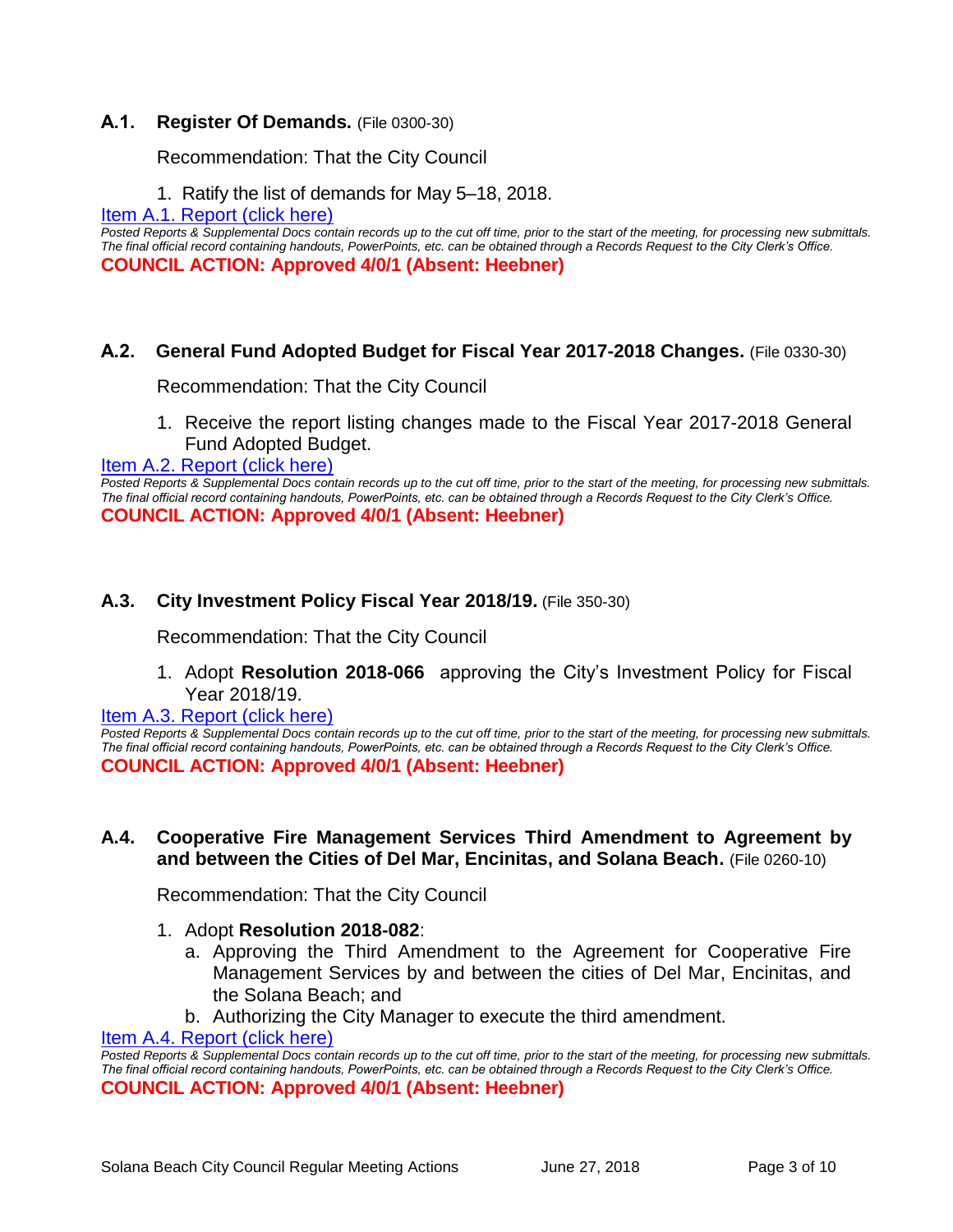#### **A.5. Advanced Life Support First Responder Services, County Service Area 17, County of San Diego Contract Amendment.** (File 0260-00)

Recommendation: That the City Council

#### 1. Adopt **Resolution 2018-085:**

- a. Approving Amendment 13 Contract No. 45207 with the County of San Diego Purchasing and Contracting to extend advanced life support first responder services in County Service Area 17.
- b. Authorizing the City Manager to execute the Amendment to the Contract on behalf of the City of Solana Beach.

[Item A.5. Report \(click here\)](https://solanabeach.govoffice3.com/vertical/Sites/%7B840804C2-F869-4904-9AE3-720581350CE7%7D/uploads/Item_A.5._Report_(click_here)_-06-27-18.PDF) 

*Posted Reports & Supplemental Docs contain records up to the cut off time, prior to the start of the meeting, for processing new submittals. The final official record containing handouts, PowerPoints, etc. can be obtained through a Records Request to the City Clerk's Office.* **COUNCIL ACTION: Approved 4/0/1 (Absent: Heebner)**

#### **A.6. 2017 Street Maintenance & Repair Project.** (File 0820-35)

Recommendation: That the City Council

- 1. Adopt **Resolution 2018-081:**
	- a. Authorizing the City Council to accept, as complete, the 2017 Street Maintenance & Repair Project, Bid No. 2017-08, performed by PAL General Engineering.
	- b. Authorizing the City Clerk to file a Notice of Completion.
	- c. Approving an additional contingency of \$37,646 and authorizing the City Manager to approve cumulative change orders up to a revised construction contingency amount of \$106,646.

[Item A.6. Report \(click here\)](https://solanabeach.govoffice3.com/vertical/Sites/%7B840804C2-F869-4904-9AE3-720581350CE7%7D/uploads/Item_A.6._Report_(click_here)_-06-27-18.PDF)

*Posted Reports & Supplemental Docs contain records up to the cut off time, prior to the start of the meeting, for processing new submittals. The final official record containing handouts, PowerPoints, etc. can be obtained through a Records Request to the City Clerk's Office.* **COUNCIL ACTION: Approved 4/0/1 (Absent: Heebner)**

**A.7. Ratifying the City Manager's Decision to Install Stop Signs on Santa Helena at Sun Valley and Accepting the Donation of Two Speed Feedback Signs by the Isla Verde Homeowners Association for Use Along Highland Drive.** (File 0860-50)

Recommendation: That the City Council

- 1. Adopt **Resolution 2018-080:**
	- a. Ratifying the City Manager's decision to install stop signs in both directions on Santa Helena at Sun Valley Road.
	- b. Authorizing the City Manager to accept the donation of two speed feedback signs from the Isla Verde Homeowners Association for use on Highland Drive between San Lucas Drive and San Andres Drive.

[Item A.7. Report \(click here\)](https://solanabeach.govoffice3.com/vertical/Sites/%7B840804C2-F869-4904-9AE3-720581350CE7%7D/uploads/Item_A.7._Report_(click_here)_-06-27-18.PDF)

*Posted Reports & Supplemental Docs contain records up to the cut off time, prior to the start of the meeting, for processing new submittals. The final official record containing handouts, PowerPoints, etc. can be obtained through a Records Request to the City Clerk's Office.* **COUNCIL ACTION: Approved 4/0/1 (Absent: Heebner)**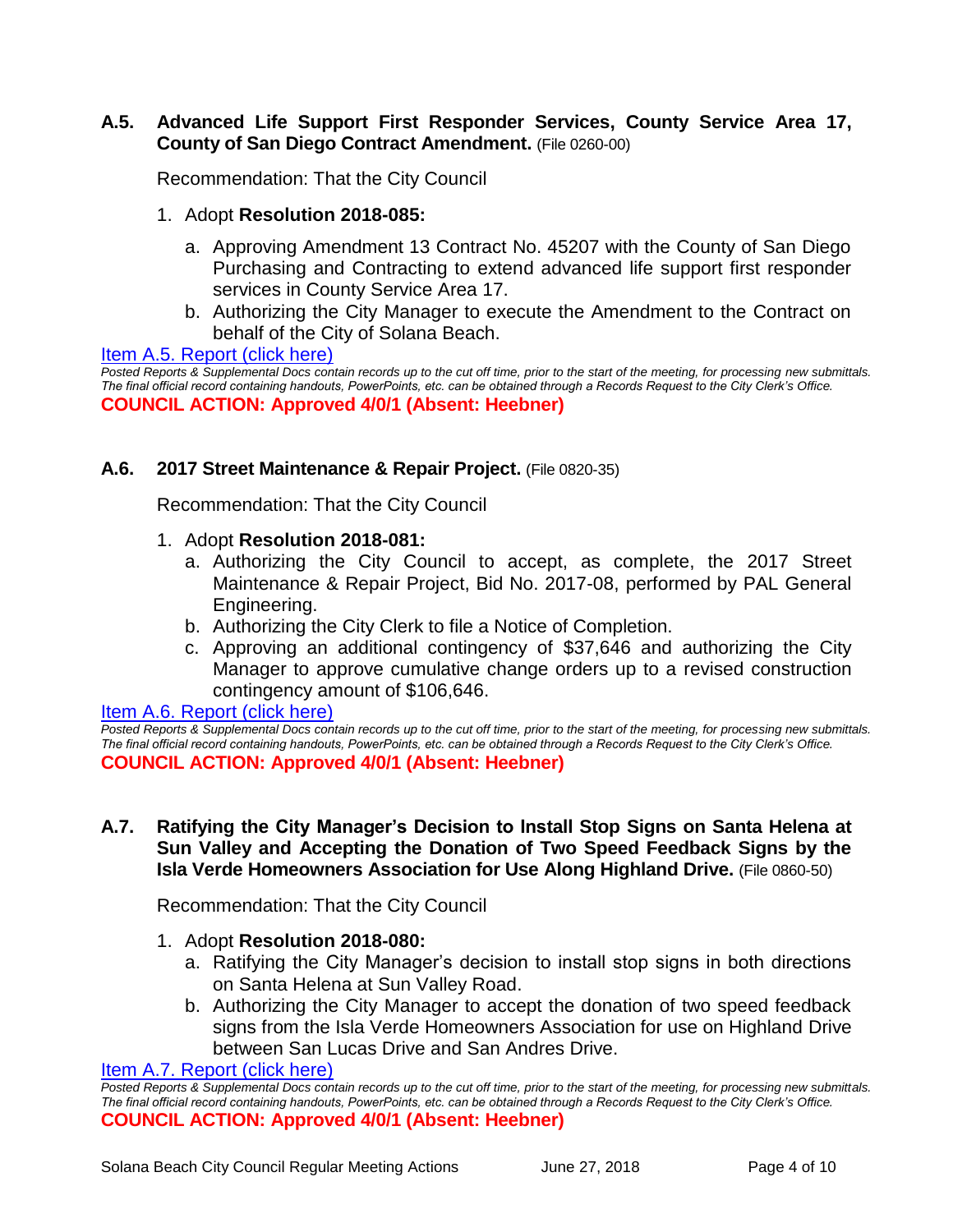#### **A.8. Audit Services Agreement with Lance, Soll, and Lunghard for Audit Services.** (File 0310-05)

Recommendation: That the City Council

1. Adopt **Resolution 2018-083** approving and ratifying professional services agreement with Lance, Soll, and Lunghard for audit services.

[Item A.8. Report \(click here\)](https://solanabeach.govoffice3.com/vertical/Sites/%7B840804C2-F869-4904-9AE3-720581350CE7%7D/uploads/Item_A.8._Report_(click_here)_-06-27-18.PDF)

*Posted Reports & Supplemental Docs contain records up to the cut off time, prior to the start of the meeting, for processing new submittals. The final official record containing handouts, PowerPoints, etc. can be obtained through a Records Request to the City Clerk's Office.* **COUNCIL ACTION: Approved 4/0/1 (Absent: Heebner)**

## **A.9. Community Development Professional Service Agreements with Coastal Frontiers Corporation, Telecom Law Firm and City Place Planning.** (File 0600-90)

Recommendation: That the City Council

- 1. Adopt **Resolution 2018-071**, authorizing the City Manager to execute a Professional Services Agreement with Coastal Frontiers.
- 2. Adopt **Resolution 2018-072**, authorizing the City Manager to execute a Professional Services Agreement with Telecom Law Firm.
- 3. Adopt **Resolution 2018-074**, authorizing the City Manager to execute Professional Services Agreement Amendment #1 with City Place Planning.

#### [Item A.9. Report \(click here\)](https://solanabeach.govoffice3.com/vertical/Sites/%7B840804C2-F869-4904-9AE3-720581350CE7%7D/uploads/Item_A.9._Report_(click_here)_-06-27-18.PDF)

*Posted Reports & Supplemental Docs contain records up to the cut off time, prior to the start of the meeting, for processing new submittals. The final official record containing handouts, PowerPoints, etc. can be obtained through a Records Request to the City Clerk's Office.* **COUNCIL ACTION: Approved 4/0/1 (Absent: Heebner)**

#### **NOTE: The City Council shall not begin a new agenda item after 10:30 p.m. unless approved by a unanimous vote of all members present. (SBMC 2.04.070)**

## **B. PUBLIC HEARINGS:** (B.1. – B.2.)

This portion of the agenda provides citizens an opportunity to express their views on a specific issue as required by law after proper noticing by submitting a speaker slip (located on the back table) to the City Clerk. After considering all of the evidence, including written materials and oral testimony, the City Council must make a decision supported by findings and the findings must be supported by substantial evidence in the record. An applicant or designees for a private development/business project, for which the public hearing is being held, is allotted a total of fifteen minutes to speak, as per SBMC 2.04.210. A portion of the fifteen minutes may be saved to respond to those who speak in opposition. All other speakers have three minutes each. Please be aware of the timer light on the Council Dais.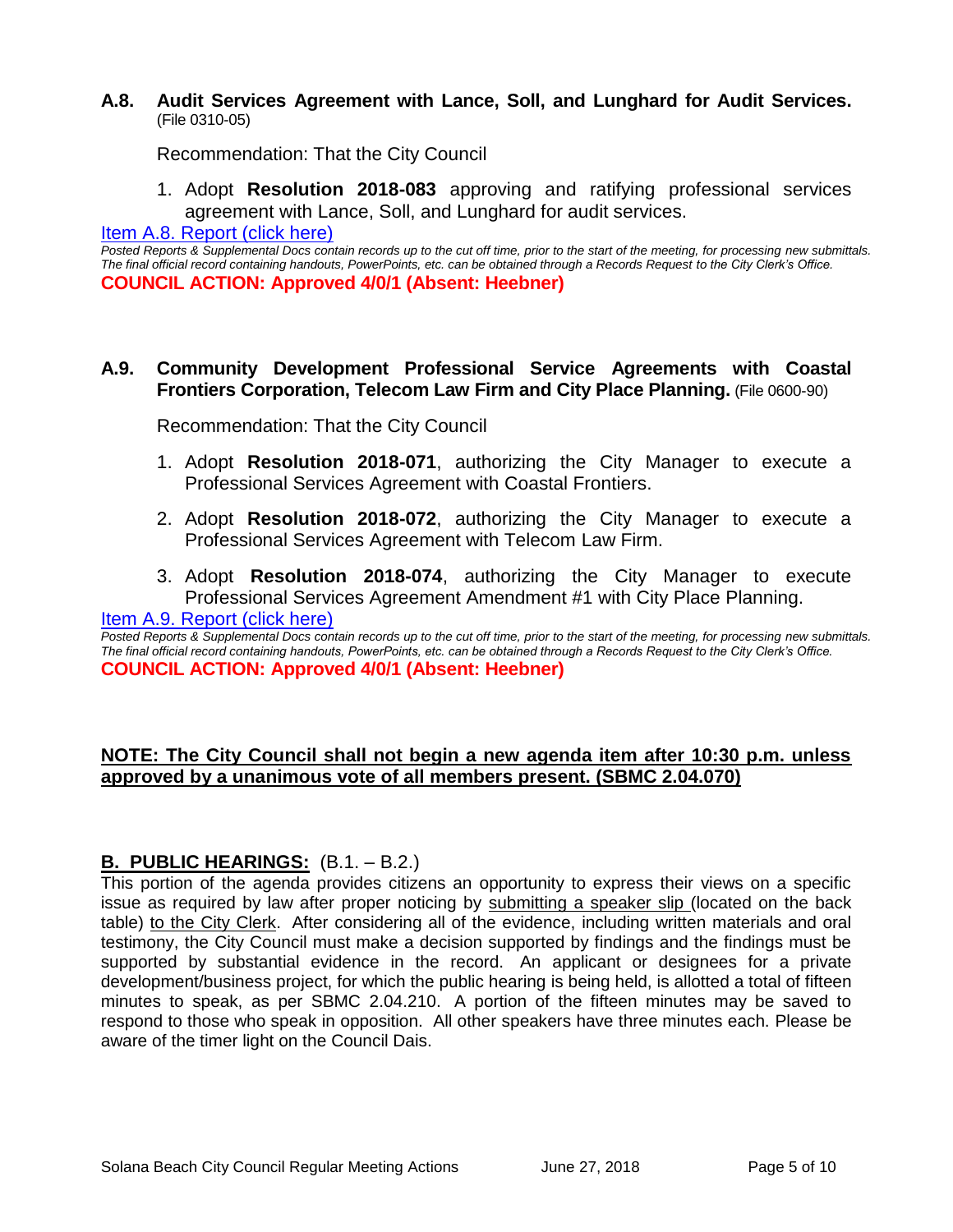#### **B.1. Public Hearing: Solana Beach Coastal Rail Trail Maintenance District Fiscal Year 2018/19 Final Engineer's Report and Ordering the Levy and Collection of Annual Assessments.** (File 0610-60)

Recommendation: That the City Council

- 1. Conduct the Public Hearing: Open the public hearing, Report Council disclosures, Receive public testimony, Close the public hearing.
- 2. Adopt **Resolution 2018-076**, approving the Engineer's Report regarding the Coastal Rail Trail Maintenance District.
- 3. Adopt **Resolution 2018-077**, ordering the levy and collection of the annual assessments regarding the Coastal Rail Trail Maintenance District for Fiscal Year 2018/19.

#### [Item B.1. Report \(click here\)](https://solanabeach.govoffice3.com/vertical/Sites/%7B840804C2-F869-4904-9AE3-720581350CE7%7D/uploads/Item_B.1._Report_(click_here)_-06-27-18.PDF)

*Posted Reports & Supplemental Docs contain records up to the cut off time, prior to the start of the meeting, for processing new submittals. The final official record containing handouts, PowerPoints, etc. can be obtained through a Records Request to the City Clerk's Office.* **COUNCIL ACTION: Approved 4/0/1 to close the public hearing (Absent: Heebner) COUNCIL ACTION: Approved 4/0/1 (Absent: Heebner)**

# **B.2. Public Hearing: Solana Beach Lighting District Fiscal Year (FY) 2018/19 Final Engineer's Report and Ordering the Levy and Collection of Annual Assessments.** (File 0600-40)

Recommendation: That the City Council

- 1. Conduct the Public Hearing: Open the public hearing, Report Council disclosures, Receive public testimony and Close the public hearing.
- 2. Adopt **Resolution 2018-078** confirming the diagram and assessment and approving the Engineer's Report.
- 3. Adopt **Resolution 2018-079** ordering the levy and collection of annual assessments for FY 2018/19 and ordering the transmission of charges to the County Auditor for collection.

[Item B.2. Report \(click here\)](https://solanabeach.govoffice3.com/vertical/Sites/%7B840804C2-F869-4904-9AE3-720581350CE7%7D/uploads/Item_B.2._Report_(click_here)_-06-27-18.PDF)

*Posted Reports & Supplemental Docs contain records up to the cut off time, prior to the start of the meeting, for processing new submittals. The final official record containing handouts, PowerPoints, etc. can be obtained through a Records Request to the City Clerk's Office.* **COUNCIL ACTION: Approved 4/0/1 to close the public hearing (Absent: Heebner) COUNCIL ACTION: Approved 4/0/1 (Absent: Heebner)**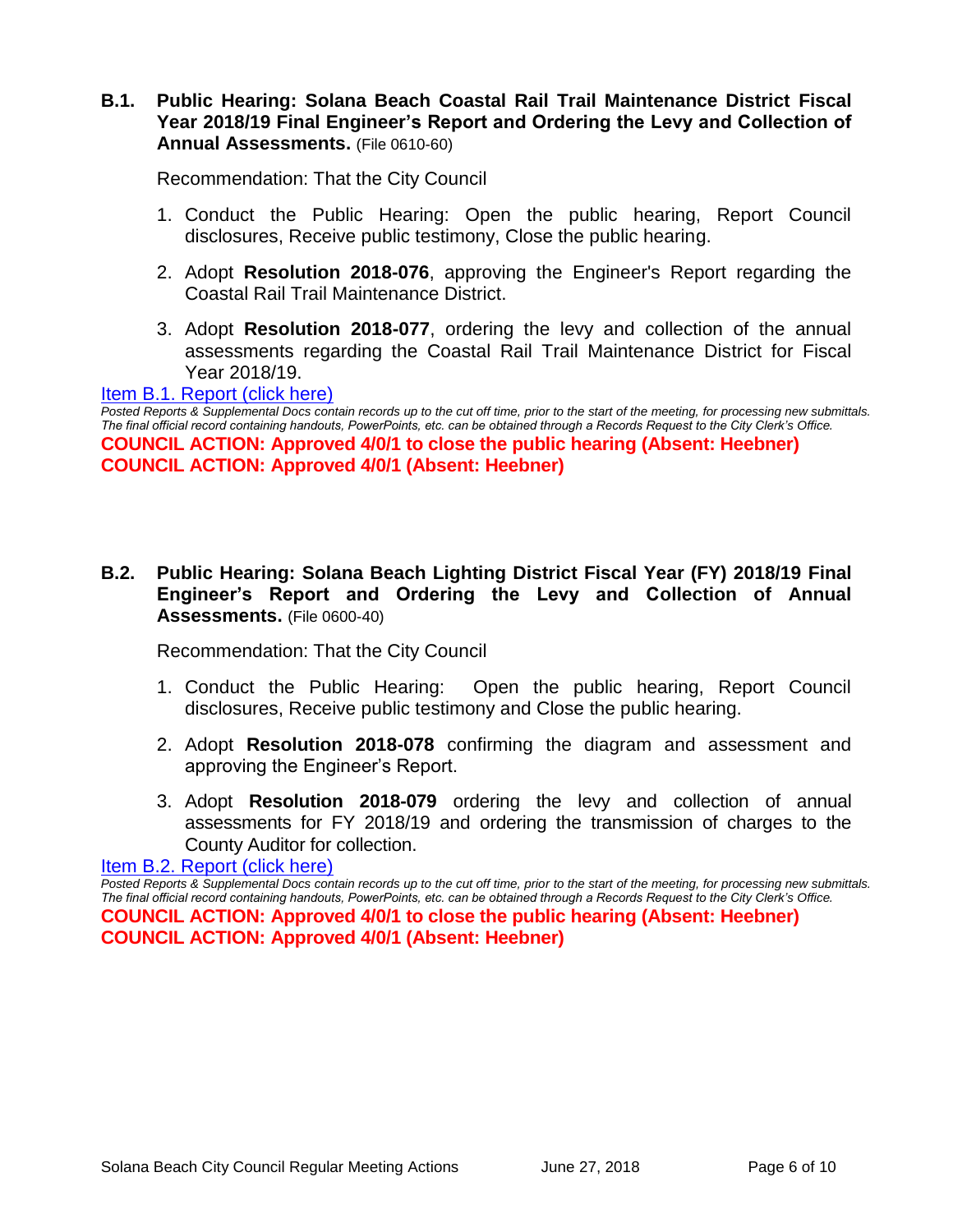# **C. STAFF REPORTS**: (C.1. - C.7.)

*Submit speaker slips to the City Clerk.*

#### **C.2. Climate Action Plan Implementation Plan and Cost Study.** (File 220-10)

Recommendation: That the City Council

1. Approve **Resolution 2018-087** approving the CAP Implementation Plan and Cost Study.

[Item C.2. Report \(click here\)](https://solanabeach.govoffice3.com/vertical/Sites/%7B840804C2-F869-4904-9AE3-720581350CE7%7D/uploads/Item_C.2._Report_(click_here)_-06-27-18.pdf)

*Posted Reports & Supplemental Docs contain records up to the cut off time, prior to the start of the meeting, for processing new submittals. The final official record containing handouts, PowerPoints, etc. can be obtained through a Records Request to the City Clerk's Office.* **COUNCIL ACTION: Approved 4/0/1 (Absent: Heebner)**

#### **C.3. Community Grant Program Awards Fiscal Year 2018/19.** (File 0330-25)

Recommendation: That the City Council

1. Select the FY 2018/19 Community Grant Program recipients and identify an award amount to each recipient.

#### 2. Adopt **Resolution No. 2018-086**

- a. Authorizing the funding for the selected community grant applicants for financial assistance under the FY 2018/19 Community Grant Program.
- b. Appropriating \$5,000 to the Community Grant revenue account and the Contribution to Other Agencies expenditure account in the General Fund.
- c. Authorizing the City Treasurer to amend the FY 2018/19 Adopted Budget accordingly.

[Item C.3. Report \(click here\)](https://solanabeach.govoffice3.com/vertical/Sites/%7B840804C2-F869-4904-9AE3-720581350CE7%7D/uploads/Item_C.3._Report_(click_here)_-06-27-18.PDF)

#### Item C.3. [Supplemental Docs \(Updated 6-27](https://solanabeach.govoffice3.com/vertical/Sites/%7B840804C2-F869-4904-9AE3-720581350CE7%7D/uploads/C.3._Supplemental_Docs_6-27_(430pm).pdf) at 430pm)

*Posted Reports & Supplemental Docs contain records up to the cut off time, prior to the start of the meeting, for processing new submittals. The final official record containing handouts, PowerPoints, etc. can be obtained through a Records Request to the City Clerk's Office.* **COUNCIL ACTION: Approved 4/0/1 (Absent: Heebner) the following awards:** 

| American Association of University Women         | \$2,000  |
|--------------------------------------------------|----------|
| Assistance League Rancho San Dieguito            | \$3,000  |
| Boys and Girls Club of San Dieguito              | \$5,000  |
| <b>Casa De Amistad</b>                           | \$5,000  |
| <b>Community Resource Center</b>                 | \$5,000  |
| <b>North Coast Repertory Theatre</b>             | \$5,000  |
| North County Immigration & Citizenship Center    | \$2,000  |
| <b>Reality Changers</b>                          | \$5,000  |
| <b>San Dieguito River Valley Conservancy</b>     | \$2,500  |
| <b>Solana Beach Civic and Historical Society</b> | \$2,900  |
| Solana Beach Disconnect Collective - Plug        | \$2,000  |
| Solana Beach Soccer Club                         | \$1,600  |
| St. James & St. Leo Medical Program              | \$4,000  |
| Total                                            | \$45,000 |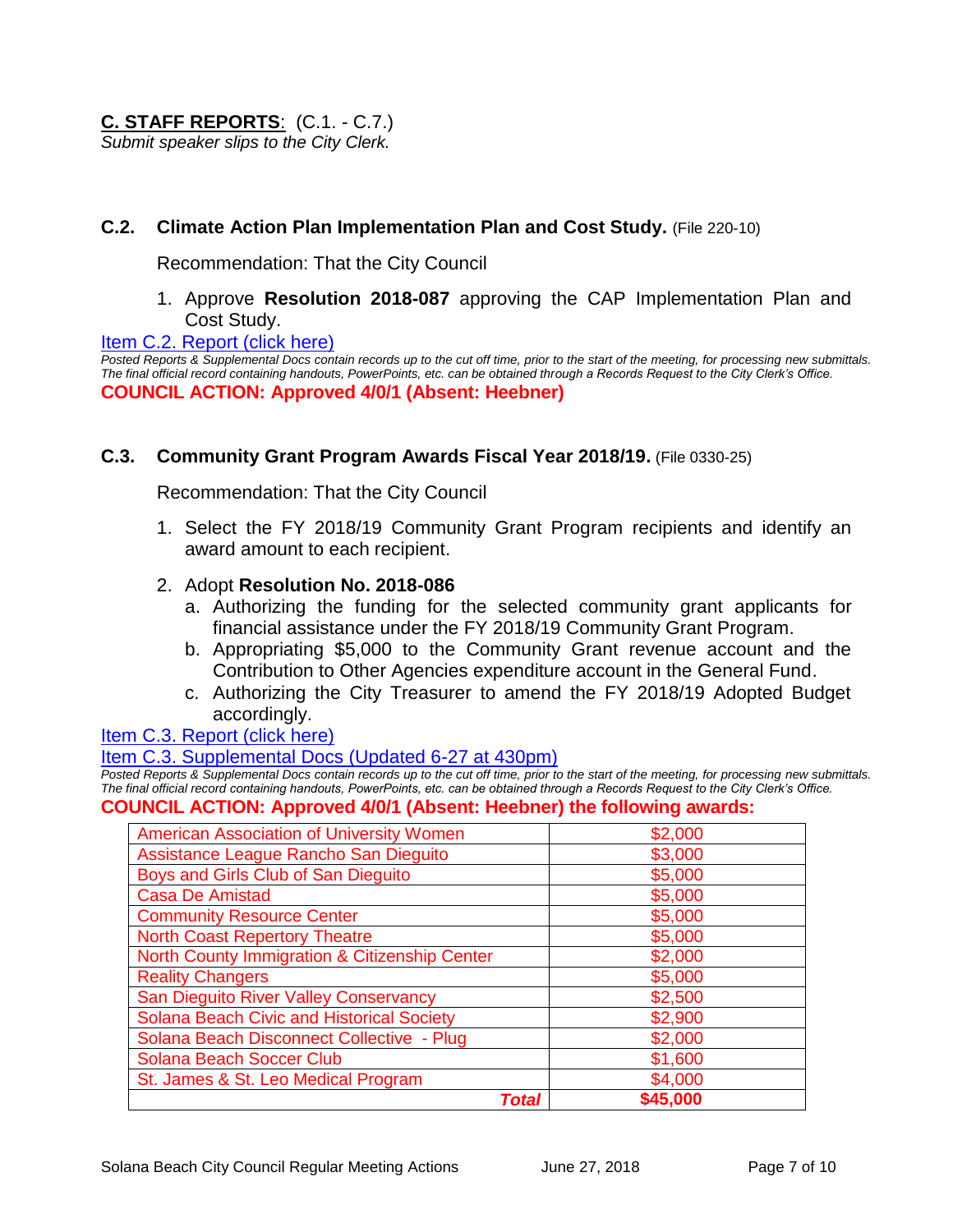# **C.4. Adopt (2nd Reading) Ordinance 487 Amending the Highway 101 Specific Plan – Specific Plan Amendment No. 17-18-09.** (File 0490-70)

Recommendation: That the City Council

1. Adopt **Ordinance 487** (2nd Reading) amending the Highway 101 Specific Plan.

[Item C.4. Report \(click here\)](https://solanabeach.govoffice3.com/vertical/Sites/%7B840804C2-F869-4904-9AE3-720581350CE7%7D/uploads/Item_C.4._Report_(click_here)_-06-27-18.PDF)

*Posted Reports & Supplemental Docs contain records up to the cut off time, prior to the start of the meeting, for processing new submittals. The final official record containing handouts, PowerPoints, etc. can be obtained through a Records Request to the City Clerk's Office.* **COUNCIL ACTION: Approved 4/0/1 (Absent: Heebner)**

## **C.6. Opposition to the Trump Administration's Zero Tolerance Policy and Family Separation of Immigrants.** (File 480-60)

Recommendation: That the City Council

1. Consider adoption of **Resolution 2018-088** in opposition to the Trump Administration's "Zero Tolerance" policy and family separation of immigrants.

[Item C.6. Report \(click here\)](https://solanabeach.govoffice3.com/vertical/Sites/%7B840804C2-F869-4904-9AE3-720581350CE7%7D/uploads/Item_C.6._Report_(click_here)_-06-27-18_-_Updated.pdf) 

[Item. C.6. Supplemental Docs \(Updated 6-27](https://solanabeach.govoffice3.com/vertical/Sites/%7B840804C2-F869-4904-9AE3-720581350CE7%7D/uploads/C.6._Supplemental_Docs-6-27-18_(430pm)-_R.pdf) at 4:30pm)

*Posted Reports & Supplemental Docs contain records up to the cut off time, prior to the start of the meeting, for processing new submittals. The final official record containing handouts, PowerPoints, etc. can be obtained through a Records Request to the City Clerk's Office.* **COUNCIL ACTION: Approved 4/0/1 (Absent: Heebner)**

# **C.7. Discussion and Consideration of Mayoral Rotation: Mayor / Deputy Mayor Appointments.** (File 0410-85)

Recommendation: That the City Council

1. Review and consider whether to make the appointment of a Mayor and Deputy Mayor for a term until the December 2018 Mayoral rotation and, if so, determine the effective date.

[Item C.7. Report \(click here\)](https://solanabeach.govoffice3.com/vertical/Sites/%7B840804C2-F869-4904-9AE3-720581350CE7%7D/uploads/Item_C.7._Report_(click_here)_-06-27-18.PDF)

*Posted Reports & Supplemental Docs contain records up to the cut off time, prior to the start of the meeting, for processing new submittals. The final official record containing handouts, PowerPoints, etc. can be obtained through a Records Request to the City Clerk's Office.* **COUNCIL ACTION: Approved 4/0/1 (Absent: Heebner)** to appoint David A. Zito to Mayor and Jewel Edson to Deputy Mayor.

## **C.1. Crossing Guard Services Council Consideration of Approving a Memorandum of Understanding with the Solana Beach School District.** (File 0860-35)

Recommendation: That the City Council

1. Adopt **Resolution 2018-089 a**uthorizing the City Manager to execute a Memorandum of Understanding with the Solana Beach School District to Provide Crossing Guard Services

[Item C.1. Report \(click here\)](https://solanabeach.govoffice3.com/vertical/Sites/%7B840804C2-F869-4904-9AE3-720581350CE7%7D/uploads/Item_C.1._Report_(click_here)_06-27-18.pdf)

*Posted Reports & Supplemental Docs contain records up to the cut off time, prior to the start of the meeting, for processing new submittals. The final official record containing handouts, PowerPoints, etc. can be obtained through a Records Request to the City Clerk's Offic* Not heard. This item was adjourned to a July 10, 2018 Council Regular Adjourned Meeting.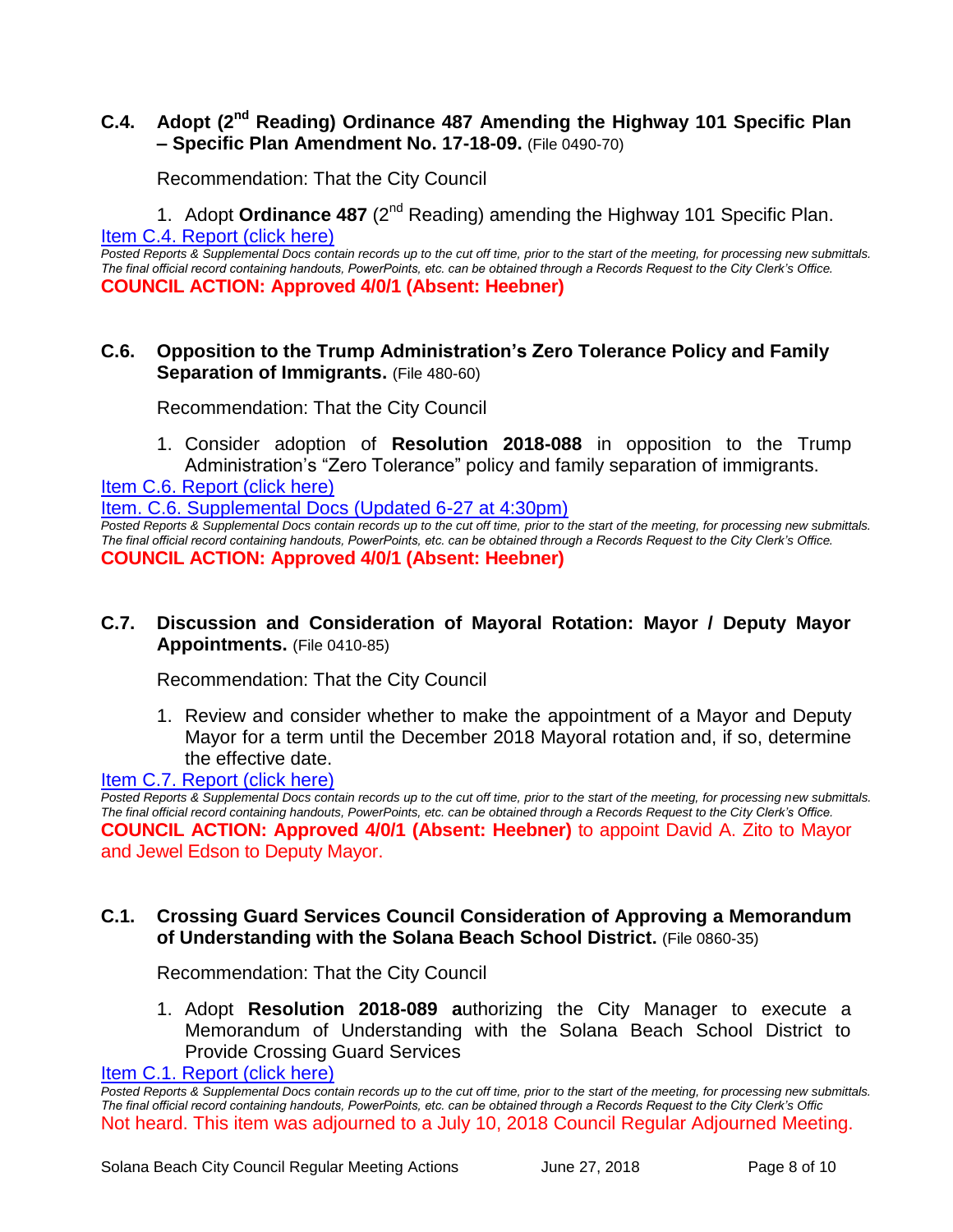## **C.5. Real Property Located at 700 Stevens Avenue: Establish an Internal Service Fund to Receive Funds from the Sanitation Fund to Pay for the Acquisition of Real Property and Approval of the Purchase and Sale Agreement.** (File 0490-70)

Recommendation: That the City Council

- 1. Adopt **Resolution 2018-069**
	- a. Establishing an internal service fund and approving a repayment plan to receive funds from the Sanitation Fund to Pay for the Acquisition of Real Property; and
	- b. Approve the purchase and sale agreement for the Real Property Located at 700 Stevens Avenue.

#### [Item C.5. Report \(click here\)](https://solanabeach.govoffice3.com/vertical/Sites/%7B840804C2-F869-4904-9AE3-720581350CE7%7D/uploads/Item_C.5._Report_(click_here)_-06-27-18.pdf)

*Posted Reports & Supplemental Docs contain records up to the cut off time, prior to the start of the meeting, for processing new submittals. The final official record containing handouts, PowerPoints, etc. can be obtained through a Records Request to the City Clerk's Office.* Not heard. This item will be heard at the July 11, 2018 Council meeting.

## **COMPENSATION & REIMBURSEMENT DISCLOSURE:**

GC: Article 2.3. Compensation: 53232.3. (a) Reimbursable expenses shall include, but not be limited to, meals, lodging, and travel. 53232.3 (d) Members of a legislative body shall provide brief reports on meetings attended at the expense of the local agency at the next regular meeting of the legislative body.

## **COUNCIL COMMITTEE REPORTS:**

#### **REGIONAL COMMITTEES: (outside agencies, appointed by this Council)**

- a. City Selection Committee (meets twice a year) Primary-Edson, Alternate-Zito
- b. County Service Area 17: Primary-Zahn, Alternate-Hegenauer
- c. Escondido Creek Watershed Authority: Zahn /Staff (no alternate).
- d. League of Ca. Cities' San Diego County Executive Committee: Primary-Edson, Alternate-Heebner and any subcommittees.
- e. League of Ca. Cities' Local Legislative Committee: Primary-Edson, Alternate-Heebner
- f. League of Ca. Cities' Coastal Cities Issues Group (CCIG): Primary-Edson, Alternate-Heebner
- g. North County Dispatch JPA: Primary-Heebner, Alternate-Edson
- h. North County Transit District: Primary-Edson, Alternate-Heebner
- i. Regional Solid Waste Association (RSWA): Primary-Hegenauer, Alternate-Heebner
- j. SANDAG: Primary-Zito, Alternate-Edson, 2<sup>nd</sup> Alternate-Heebner, and any subcommittees.
- k. SANDAG Shoreline Preservation Committee: Primary-Zito, Alternate-Hegenauer
- l. San Dieguito River Valley JPA: Primary-Hegenauer, Alternate-Heebner
- m. San Elijo JPA: Primary-Zito, Primary-Zahn, Alternate-City Manager
- n. 22<sup>nd</sup> Agricultural District Association Community Relations Committee: Primary-Heebner, Alternate-Edson

## **STANDING COMMITTEES: (All Primary Members)** *(Permanent Committees)*

- a. Business Liaison Committee Zito, Edson.
- b. Fire Dept. Management Governance & Organizational Evaluation Edson, Hegenauer
- c. Highway 101 / Cedros Ave. Development Committee Edson, Heebner
- d. I-5 Construction Committee Zito, Edson.
- e. Parks and Recreation Committee Zito. Edson
- f. Public Arts Committee Hegenauer, Heebner
- g. School Relations Committee Hegenauer, Zahn
- h. Solana Beach-Del Mar Relations Committee Zito, Heebner